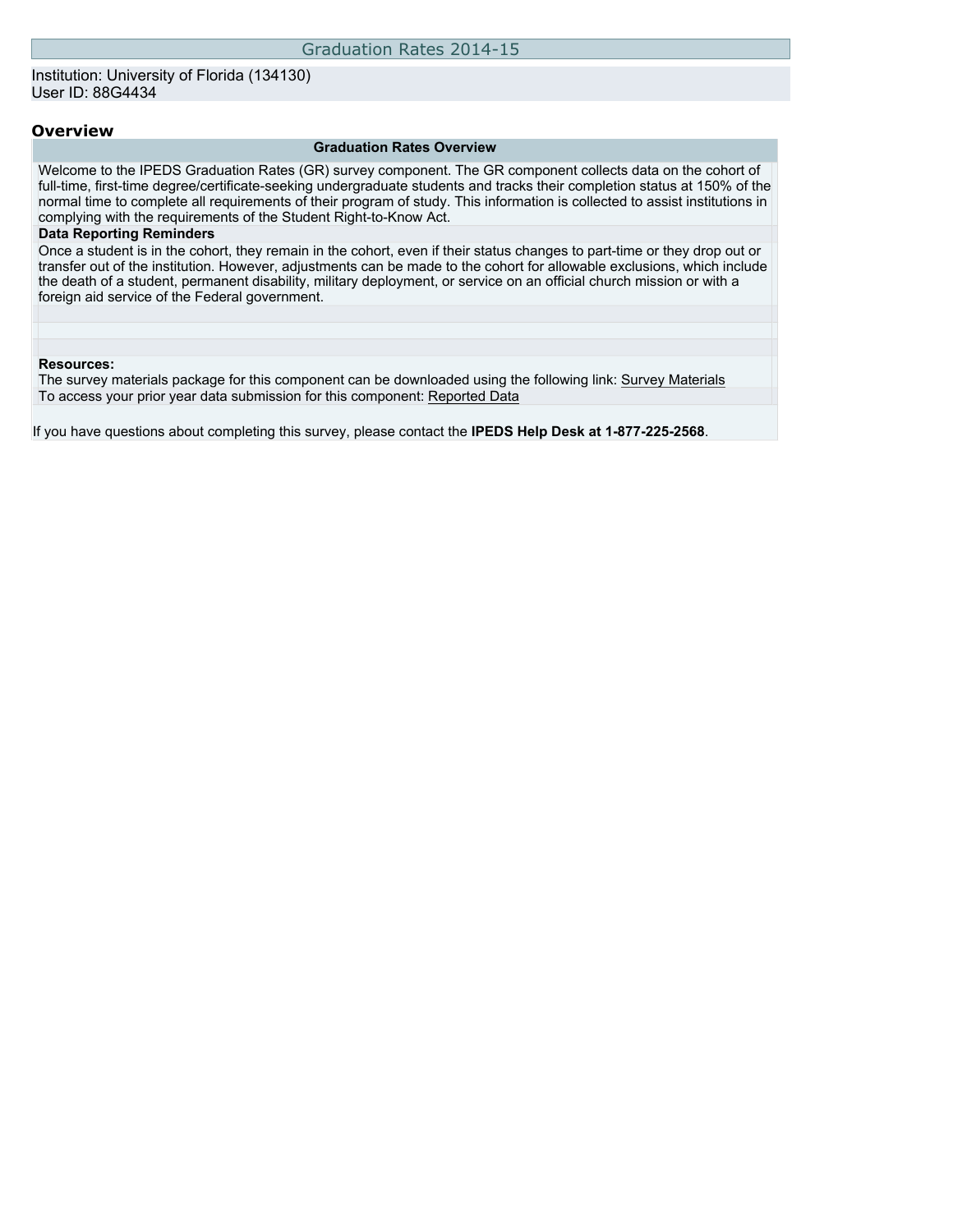### **Section I - Graduation Rates - Establishing cohorts**

**Based on your institution's response to the predominant calendar system question (B3) on the Institutional**

**Characteristics Header survey component from the IPEDS Fall 2014 data collection, your institution must report**

### **graduation rates data using a:**

**Fall Cohort**

*A* **fall cohort** *is used by institutions with standard academic terms (semester, trimester, quarter, 4-1-4). A* **fullyear cohort** *is used by institutions offering primarily occupational/vocational programs and operating on a continuous basis.*

### **Establishing cohorts**

NOTE: Reporting using the new race/ethnicity categories is now mandatory. On this screen you will need to revise your preloaded 2008 cohort of full-time, first-time degree/certificate-seeking undergraduate students to the new race/ethnicity categories (if applicable). For information and assistance with this, please visit the [IPEDS Race/Ethnicity Information](http://nces.ed.gov/ipeds/reic/resource.asp) [Center](http://nces.ed.gov/ipeds/reic/resource.asp).

| Men                                                                 |                |                  |
|---------------------------------------------------------------------|----------------|------------------|
| Screen 1 of 2                                                       |                | Cohort year 2008 |
|                                                                     | Initial cohort | Revised cohort   |
|                                                                     |                | (Column 01)      |
| <b>NEW categories:</b>                                              |                |                  |
| Notes for NEW categories:                                           |                |                  |
| • Report Hispanic/Latino individuals of any race as Hispanic/Latino |                |                  |
| . Report race for non-Hispanic/Latino individuals only              |                |                  |
| Hispanic/Latino                                                     |                | 365              |
| American Indian or Alaska Native                                    |                | 18               |
| Asian                                                               |                | 266              |
| <b>Black or African American</b>                                    |                | 185              |
| Native Hawaiian or Other Pacific Islander                           |                | 6                |
| White                                                               |                | 1,639            |
| Two or more races                                                   |                | 19               |
| <b>OLD categories:</b>                                              |                |                  |
| Black, non-Hispanic                                                 | 203            |                  |
| American Indian/Alaska Native                                       | 22             |                  |
| Asian/Pacific Islander                                              | 276            |                  |
| Hispanic                                                            | 358            |                  |
| White, non-Hispanic                                                 | 1,643          |                  |
| <b>Categories used in BOTH New and Old:</b>                         |                |                  |
| Nonresident alien                                                   | 14             | 14               |
| Race and ethnicity unknown                                          | 81             | 93               |
| <b>Total men</b>                                                    | 2,597          | 2,605            |

| <b>Women</b>                                                                                                                                               |                |                  |
|------------------------------------------------------------------------------------------------------------------------------------------------------------|----------------|------------------|
| Screen 1 of 2                                                                                                                                              |                | Cohort year 2008 |
|                                                                                                                                                            | Initial cohort | Revised cohort   |
|                                                                                                                                                            |                | (Column 01)      |
| <b>NEW categories:</b>                                                                                                                                     |                |                  |
| Notes for NEW categories:<br>. Report Hispanic/Latino individuals of any race as Hispanic/Latino<br>. Report race for non-Hispanic/Latino individuals only |                |                  |
| Hispanic/Latino                                                                                                                                            |                | 637              |
| American Indian or Alaska Native                                                                                                                           |                | 29               |
| Asian                                                                                                                                                      |                | 321              |
| <b>Black or African American</b>                                                                                                                           |                | 427              |
| Native Hawaiian or Other Pacific Islander                                                                                                                  |                | 21               |
| White                                                                                                                                                      |                | 2,205            |
| Two or more races                                                                                                                                          |                | 37               |
| <b>OLD categories:</b>                                                                                                                                     |                |                  |
| Black, non-Hispanic                                                                                                                                        | 462            |                  |
| American Indian/Alaska Native                                                                                                                              | 33             |                  |
| Asian/Pacific Islander                                                                                                                                     | 361            |                  |
| Hispanic                                                                                                                                                   | 624            |                  |
| White, non-Hispanic                                                                                                                                        | 2,180          |                  |
| <b>Categories used in BOTH New and Old:</b>                                                                                                                |                |                  |
| Nonresident alien                                                                                                                                          | 17             | 18               |
| Race and ethnicity unknown                                                                                                                                 | 92             | 94               |
| <b>Total women</b>                                                                                                                                         | 3,769          | 3,789            |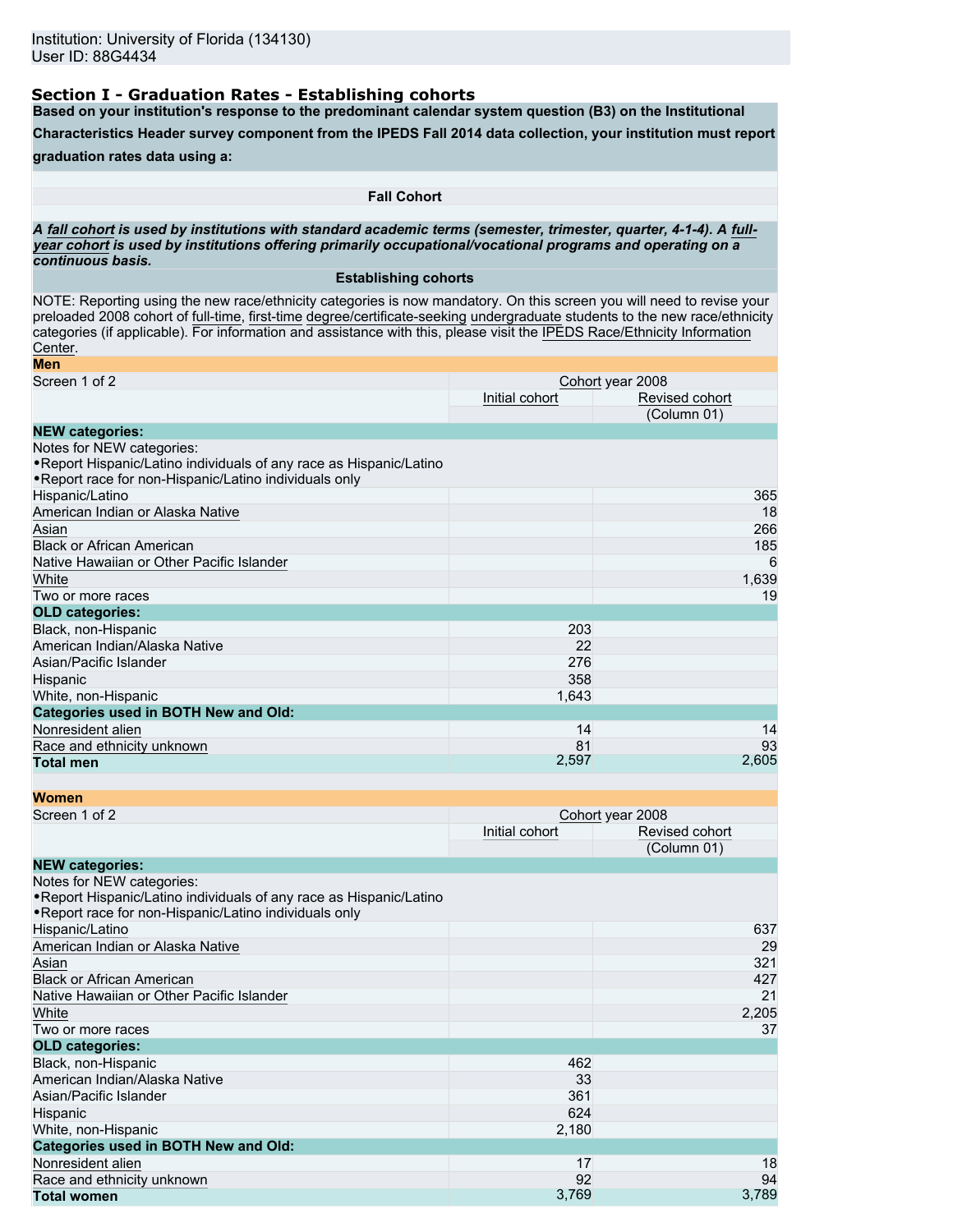| 6.366<br>Total men + women | 6.394 |
|----------------------------|-------|
|----------------------------|-------|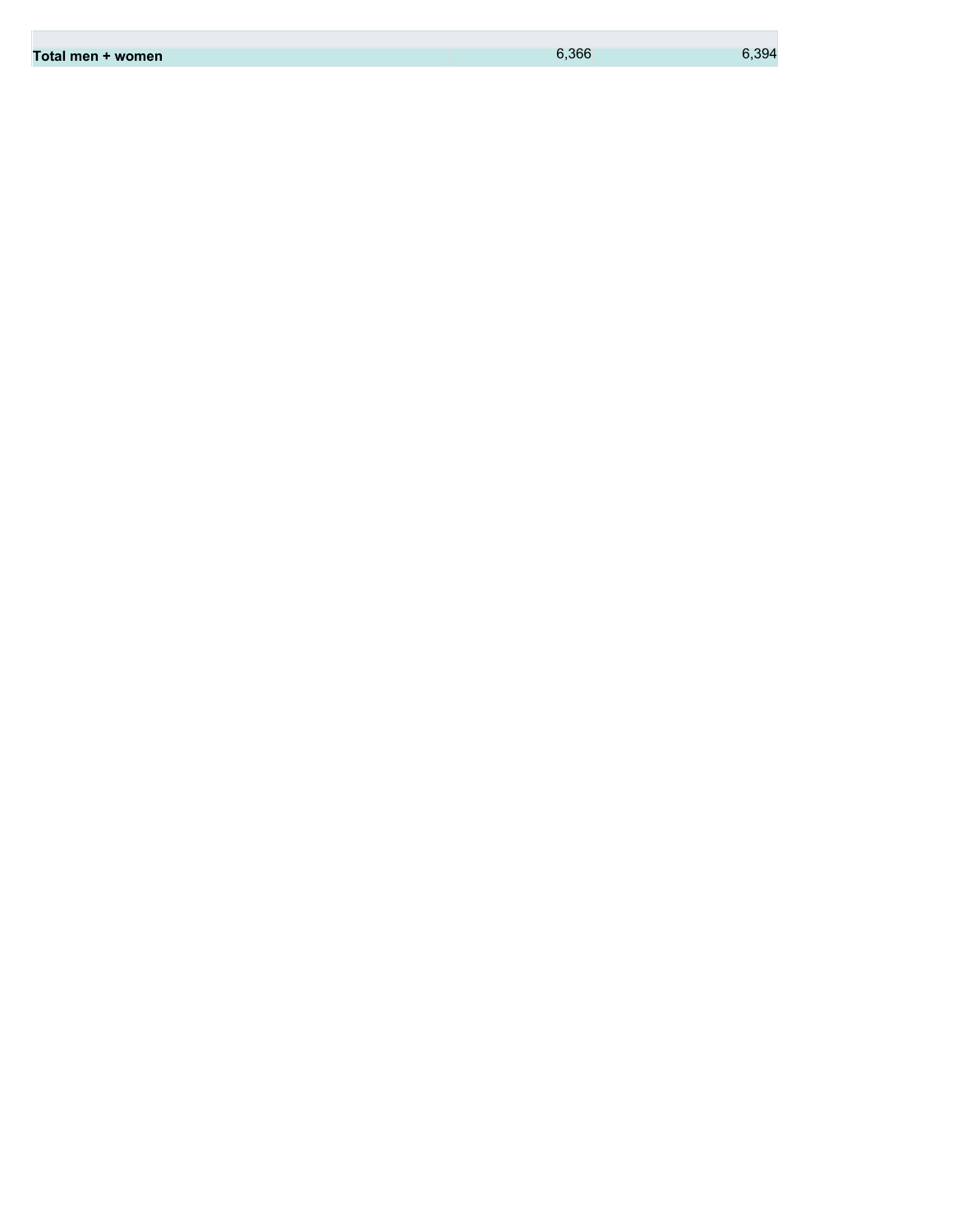## **Section I - Graduation Rates - Establishing cohorts**

•Incoming students seeking a bachelor's degree should be reported in Column 02. Column 03 will then be generated for you. Column 03 is meant to include any <u>full-time, first-time</u> entering students who were seeking a degree or certificate other than a bachelor's degree, such as an associate's degree or undergraduate certificate.

•If you have no changes to the preloaded data on this screen, click the "Save and Next" button to generate additional screens for reporting completers and transfers/exclusions.

#### **Establishing cohorts**

### •**Report Hispanic/Latino individuals of any race as Hispanic/Latino**

#### •**Report race for non-Hispanic/Latino individuals only**

#### **Men**

| Screen 2 of 2                                | Cohort year 2008 |                                                         |                                                                                                                       |  |  |
|----------------------------------------------|------------------|---------------------------------------------------------|-----------------------------------------------------------------------------------------------------------------------|--|--|
|                                              | Cohort           | Bachelor's or equivalent<br>degree-seeking<br>subcohort | Other degree/certificate-seeking<br>subcohort<br>(Cohort minus Bachelor's or equivalent degree-<br>seeking subcohort) |  |  |
|                                              | (Column 01)      | (Column 02)                                             | (Column 03)                                                                                                           |  |  |
| Nonresident alien                            | 14               | 14                                                      | 0                                                                                                                     |  |  |
| Hispanic/Latino                              | 365              | 365                                                     | 0                                                                                                                     |  |  |
| American Indian or Alaska<br><b>Native</b>   | 18               | 18                                                      | 0                                                                                                                     |  |  |
| Asian                                        | 266              | 266                                                     | 0                                                                                                                     |  |  |
| <b>Black or African American</b>             | 185              | 185                                                     | 0                                                                                                                     |  |  |
| Native Hawaiian or Other<br>Pacific Islander | 6                | 6                                                       |                                                                                                                       |  |  |
| White                                        | 1,639            | 1,639                                                   | 0                                                                                                                     |  |  |
| Two or more races                            | 19               | 19                                                      | 0                                                                                                                     |  |  |
| Race and ethnicity unknown                   | 93               | 93                                                      | 0                                                                                                                     |  |  |
| <b>Total men</b>                             | 2,605            | 2,605                                                   | 0                                                                                                                     |  |  |

| <b>Women</b>                                 |             |                                                         |                                                                                                                       |
|----------------------------------------------|-------------|---------------------------------------------------------|-----------------------------------------------------------------------------------------------------------------------|
| Screen 2 of 2                                |             |                                                         | Cohort year 2008                                                                                                      |
|                                              | Cohort      | Bachelor's or equivalent<br>degree-seeking<br>subcohort | Other degree/certificate-seeking<br>subcohort<br>(Cohort minus Bachelor's or equivalent degree-<br>seeking subcohort) |
|                                              | (Column 01) | (Column 02)                                             | (Column 03)                                                                                                           |
| Nonresident alien                            | 18          | 18                                                      |                                                                                                                       |
| Hispanic/Latino                              | 637         | 637                                                     |                                                                                                                       |
| American Indian or Alaska<br><b>Native</b>   | 29          | 29                                                      | 0                                                                                                                     |
| Asian                                        | 321         | 321                                                     | 0                                                                                                                     |
| <b>Black or African American</b>             | 427         | 427                                                     | 0                                                                                                                     |
| Native Hawaiian or Other<br>Pacific Islander | 21          | 21                                                      | 0                                                                                                                     |
| White                                        | 2,205       | 2,205                                                   | 0                                                                                                                     |
| Two or more races                            | 37          | 37                                                      | 0                                                                                                                     |
| Race and ethnicity unknown                   | 94          | 94                                                      | 0                                                                                                                     |
| <b>Total women</b>                           | 3,789       | 3,789                                                   | 0                                                                                                                     |
| Total men + women                            | 6,394       | 6,394                                                   |                                                                                                                       |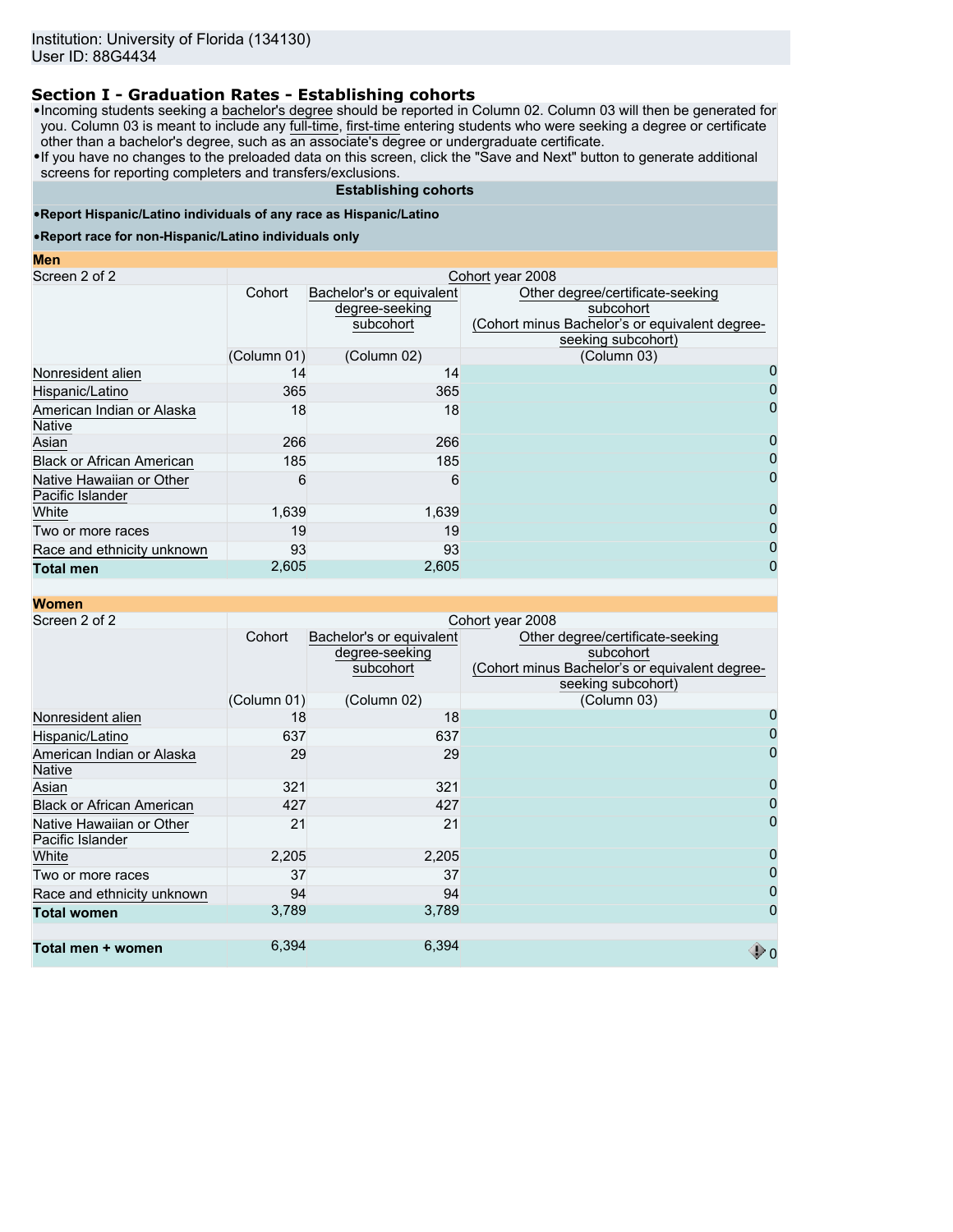### **Section II - Graduation Rates - Bachelor's or equivalent degree-seeking subcohort - Completers within 150%**

•In the columns below, report the status of the bachelor's degree-seeking subcohort of students listed in Column 10.

•Of the students in Column 10, those who attained a degree or certificate OTHER THAN A BACHELOR'S DEGREE within 150% of the normal time to complete the program as of August 31, 2014 should be reported in either Column 11 or 12, depending on the length of the program completed.

•Of the students in Column 10, those who attained a bachelor's degree or equivalent within 150% of normal time should be reported in Column 18.

### **Subcohort of full-time, first-time students seeking a bachelor's or equivalent degree**

•**Report Hispanic/Latino individuals of any race as Hispanic/Latino**

•**Report race for non-Hispanic/Latino individuals only**

#### **Men**

| Screen 1 of 3                                          |                                     |                                                                             | Cohort year 2008                                                                              |                                                         |                     |
|--------------------------------------------------------|-------------------------------------|-----------------------------------------------------------------------------|-----------------------------------------------------------------------------------------------|---------------------------------------------------------|---------------------|
|                                                        | Bachelor's or<br>equivalent degree- |                                                                             | Subcohort students who completed their program within 150%<br>of normal time to completion    |                                                         | Total<br>completers |
|                                                        | seeking subcohort                   | Completers of<br>programs of less<br>than 2 academic yrs<br>(or equivalent) | Completers of<br>programs of at least 2<br>but less than 4<br>academic yrs (or<br>equivalent) | Completers of<br>bachelor's or<br>equivalent<br>degrees | within 150%         |
|                                                        | (Column 10)                         | (Column 12)<br>(Column 29)<br>(Column 11)<br>(Column 18)                    |                                                                                               |                                                         |                     |
| Nonresident alien                                      | 14                                  |                                                                             |                                                                                               | 11                                                      | 11                  |
| Hispanic/Latino                                        | 365                                 |                                                                             |                                                                                               | 307                                                     | 307                 |
| American Indian or<br>Alaska Native                    | 18                                  |                                                                             |                                                                                               | 11                                                      | 11                  |
| Asian                                                  | 266                                 |                                                                             |                                                                                               | 227                                                     | 227                 |
| <b>Black or African</b><br>American                    | 185                                 |                                                                             |                                                                                               | 131                                                     | 131                 |
| Native Hawaiian or<br><b>Other Pacific</b><br>Islander | 6                                   |                                                                             |                                                                                               | 6                                                       | 6                   |
| White                                                  | 1,639                               |                                                                             |                                                                                               | 1,401                                                   | 1,401               |
| Two or more races                                      | 19                                  |                                                                             |                                                                                               | 18                                                      | 18                  |
| Race and ethnicity<br>unknown                          | 93                                  |                                                                             |                                                                                               | 77                                                      | 77                  |
| <b>Total men</b>                                       | 2,605                               | 0                                                                           | 0                                                                                             | 2,189                                                   | 2,189               |

| <b>Women</b>                                           |                                     |                                                                             |                                                                                               |                                                         |                     |  |  |
|--------------------------------------------------------|-------------------------------------|-----------------------------------------------------------------------------|-----------------------------------------------------------------------------------------------|---------------------------------------------------------|---------------------|--|--|
| Screen 1 of 3                                          | Cohort year 2008                    |                                                                             |                                                                                               |                                                         |                     |  |  |
|                                                        | Bachelor's or<br>equivalent degree- |                                                                             | Subcohort students who completed their program within 150%<br>of normal time to completion    |                                                         | Total<br>completers |  |  |
|                                                        | seeking subcohort                   | Completers of<br>programs of less<br>than 2 academic yrs<br>(or equivalent) | Completers of<br>programs of at least 2<br>but less than 4<br>academic yrs (or<br>equivalent) | Completers of<br>bachelor's or<br>equivalent<br>degrees | within 150%         |  |  |
|                                                        | (Column 10)                         | (Column 11)                                                                 | (Column 12)                                                                                   | (Column 18)                                             | (Column 29)         |  |  |
| Nonresident alien                                      | 18                                  |                                                                             |                                                                                               | 13                                                      | 13                  |  |  |
| Hispanic/Latino                                        | 637                                 |                                                                             |                                                                                               | 576                                                     | 576                 |  |  |
| American Indian or<br>Alaska Native                    | 29                                  |                                                                             |                                                                                               | 24                                                      | 24                  |  |  |
| Asian                                                  | 321                                 |                                                                             |                                                                                               | 287                                                     | 287                 |  |  |
| <b>Black or African</b><br>American                    | 427                                 |                                                                             |                                                                                               | 353                                                     | 353                 |  |  |
| Native Hawaiian or<br><b>Other Pacific</b><br>Islander | 21                                  |                                                                             |                                                                                               | 20                                                      | 20                  |  |  |
| White                                                  | 2,205                               |                                                                             |                                                                                               | 2,001                                                   | 2,001               |  |  |
| Two or more races                                      | 37                                  |                                                                             |                                                                                               | 34                                                      | 34                  |  |  |
| Race and ethnicity<br>unknown                          | 94                                  |                                                                             |                                                                                               | 88                                                      | 88                  |  |  |
| <b>Total women</b>                                     | 3,789                               | 0                                                                           | 0                                                                                             | 3,396                                                   | 3,396               |  |  |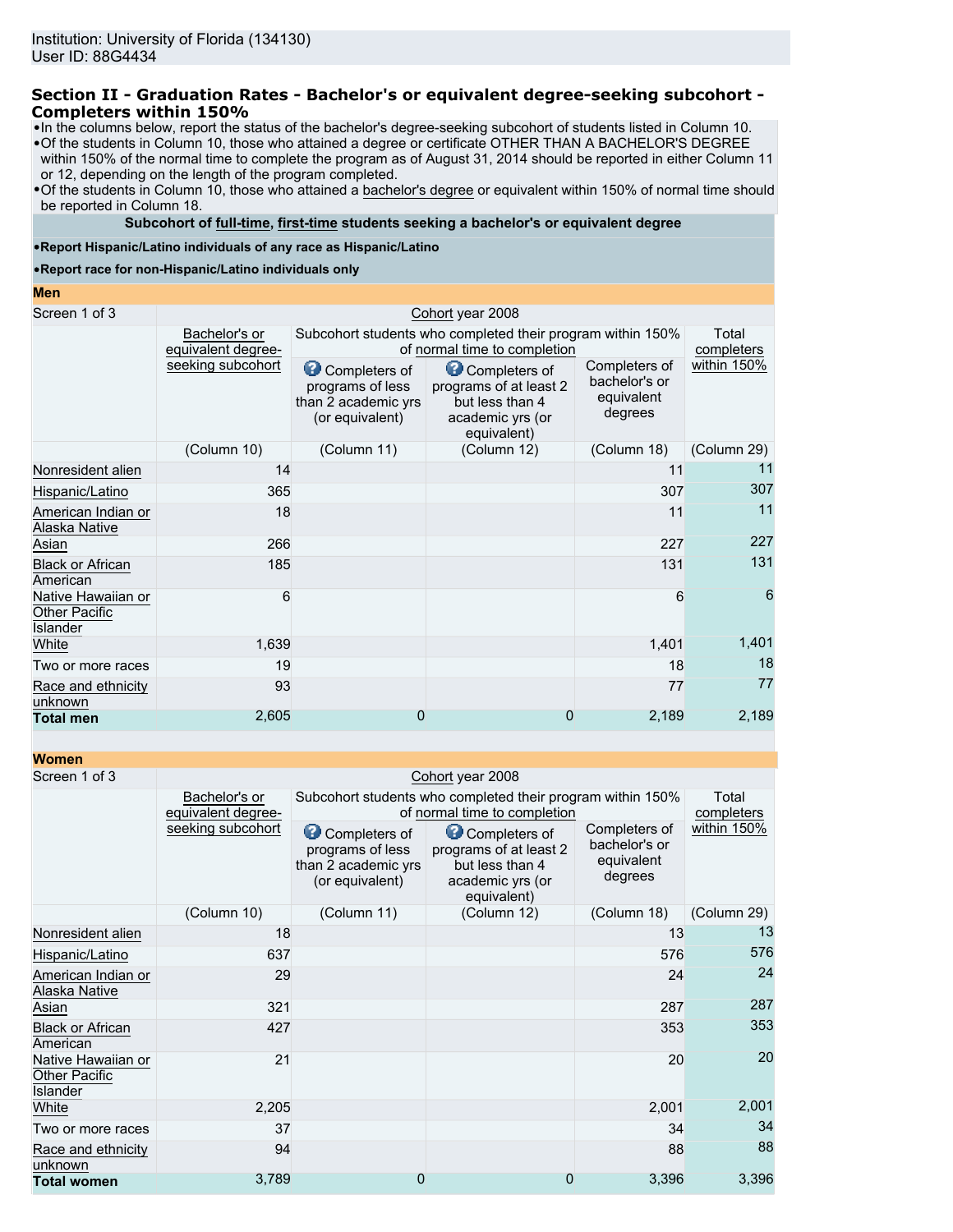| Total men + | 6.394 | O | 5.585 | 5,585 |
|-------------|-------|---|-------|-------|
| women       |       |   |       |       |

**College**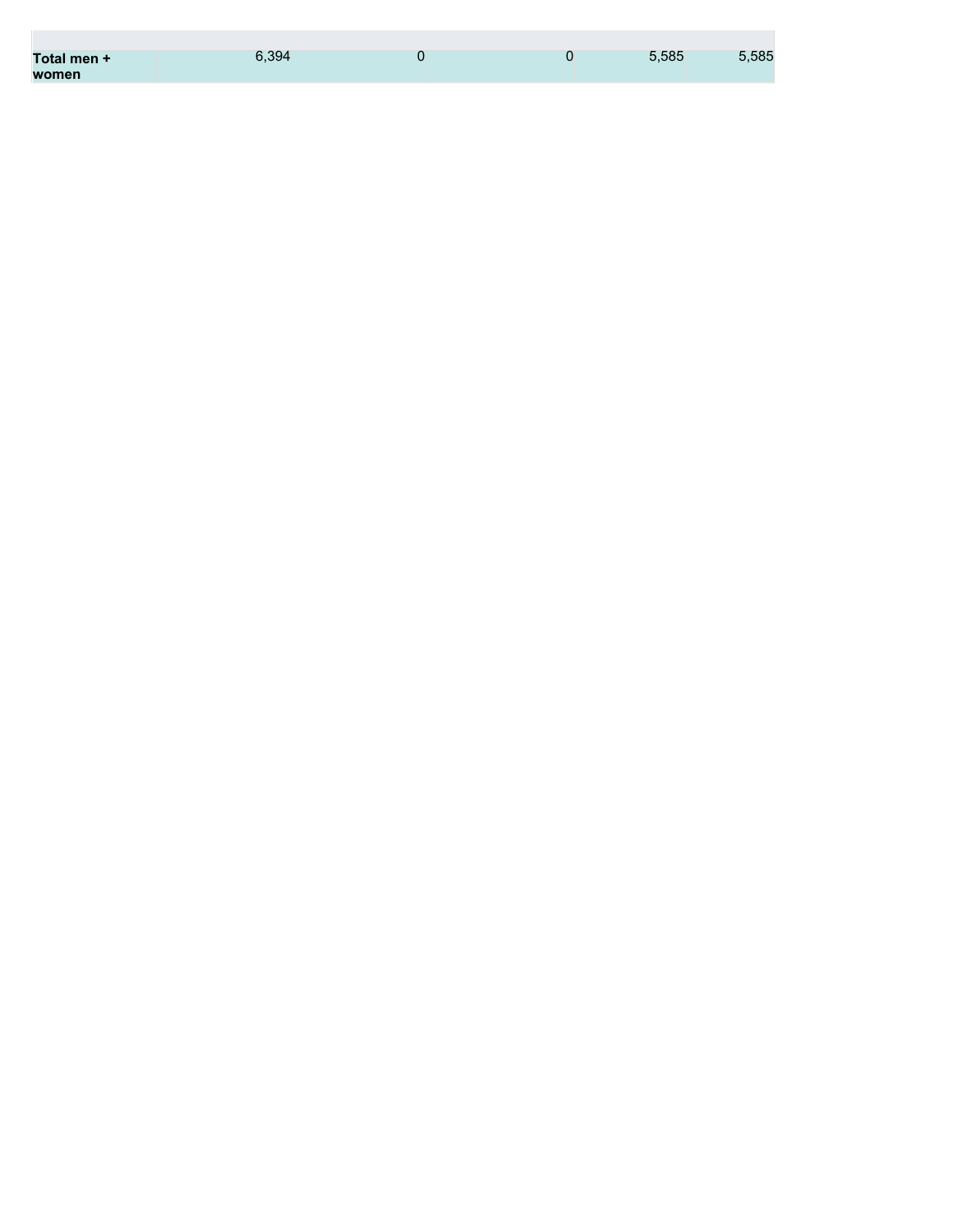### **Section II - Graduation Rates - Bachelor's completers by length of time to degree**

Those students in the bachelor's or equivalent degree-seeking subcohort who attained a bachelor's degree or equivalent within 150% of normal time to completion, as reported on the previous screen, are listed in Column 18. In Column 19, report the number of these students who earned a bachelor's degree in 4 years. In Column 20, report the number of these students who earned a bachelor's degree in 5 years. Column 21 will be calculated for you.

### **Subcohort of full-time, first-time students seeking a bachelor's or equivalent degree**

#### •**Report Hispanic/Latino individuals of any race as Hispanic/Latino**

#### •**Report race for non-Hispanic/Latino individuals only**

| <b>Men</b>                                   |                                                      |                                        |                                                                      |                                      |                                      |  |  |
|----------------------------------------------|------------------------------------------------------|----------------------------------------|----------------------------------------------------------------------|--------------------------------------|--------------------------------------|--|--|
| Screen 2 of 3                                | Cohort year 2008                                     |                                        |                                                                      |                                      |                                      |  |  |
|                                              | Bachelor's or equivalent<br>degree-seeking subcohort | Completed<br>bachelor's                | Subcohort students who attained a bachelor's<br>degree or equivalent |                                      |                                      |  |  |
|                                              |                                                      | degree<br>or equivalent<br>within 150% | Completed the<br>program in<br>4 yrs or less                         | Completed the<br>program in<br>5 yrs | Completed the<br>program in<br>6 yrs |  |  |
|                                              | (Column 10)                                          | (Column 18)                            | (Column 19)                                                          | (Column 20)                          | (Column 21)                          |  |  |
| Nonresident alien                            | 14                                                   | 11                                     |                                                                      |                                      |                                      |  |  |
| Hispanic/Latino                              | 365                                                  | 307                                    | 194                                                                  | 95                                   | 18                                   |  |  |
| American Indian or<br>Alaska Native          | 18                                                   | 11                                     | 6                                                                    | 4                                    |                                      |  |  |
| Asian                                        | 266                                                  | 227                                    | 153                                                                  | 64                                   | 10                                   |  |  |
| <b>Black or African</b><br>American          | 185                                                  | 131                                    | 81                                                                   | 40                                   | 10                                   |  |  |
| Native Hawaiian or<br>Other Pacific Islander | 6                                                    | 6                                      | 3                                                                    | 3                                    | 0                                    |  |  |
| White                                        | 1,639                                                | 1,401                                  | 926                                                                  | 392                                  | 83                                   |  |  |
| Two or more races                            | 19                                                   | 18                                     | 15                                                                   | 3                                    | 0                                    |  |  |
| Race and ethnicity<br>unknown                | 93                                                   | 77                                     | 57                                                                   | 19                                   |                                      |  |  |
| <b>Total men</b>                             | 2,605                                                | 2,189                                  | 1,442                                                                | 624                                  | 123                                  |  |  |

**Women**

| Screen 2 of 3                                |                                                      |                                        | Cohort year 2008            |                                                                      |                                      |
|----------------------------------------------|------------------------------------------------------|----------------------------------------|-----------------------------|----------------------------------------------------------------------|--------------------------------------|
|                                              | Bachelor's or equivalent<br>degree-seeking subcohort | Completed<br>bachelor's                |                             | Subcohort students who attained a bachelor's<br>degree or equivalent |                                      |
|                                              |                                                      | degree<br>or equivalent<br>within 150% | program in<br>4 yrs or less | Completed the Completed the<br>program in<br>5 yrs                   | Completed the<br>program in<br>6 yrs |
|                                              | (Column 10)                                          | (Column 18)                            | (Column 19)                 | (Column 20)                                                          | (Column 21)                          |
| Nonresident alien                            | 18                                                   | 13                                     | 12                          |                                                                      | 0                                    |
| Hispanic/Latino                              | 637                                                  | 576                                    | 479                         | 79                                                                   | 18                                   |
| American Indian or<br>Alaska Native          | 29                                                   | 24                                     | 20                          | 2                                                                    | $\overline{2}$                       |
| Asian                                        | 321                                                  | 287                                    | 241                         | 39                                                                   | 7                                    |
| <b>Black or African</b><br>American          | 427                                                  | 353                                    | 307                         | 36                                                                   | 10                                   |
| Native Hawaiian or<br>Other Pacific Islander | 21                                                   | 20                                     | 19                          |                                                                      | $\overline{0}$                       |
| White                                        | 2,205                                                | 2,001                                  | 1,668                       | 288                                                                  | 45                                   |
| Two or more races                            | 37                                                   | 34                                     | 26                          | 5                                                                    | $\mathbf{3}$                         |
| Race and ethnicity<br>unknown                | 94                                                   | 88                                     | 75                          | 11                                                                   | $\overline{2}$                       |
| <b>Total women</b>                           | 3,789                                                | 3,396                                  | 2,847                       | 462                                                                  | 87                                   |
| Total men + women                            | 6,394                                                | 5,585                                  | 4,289                       | 1,086                                                                | 210                                  |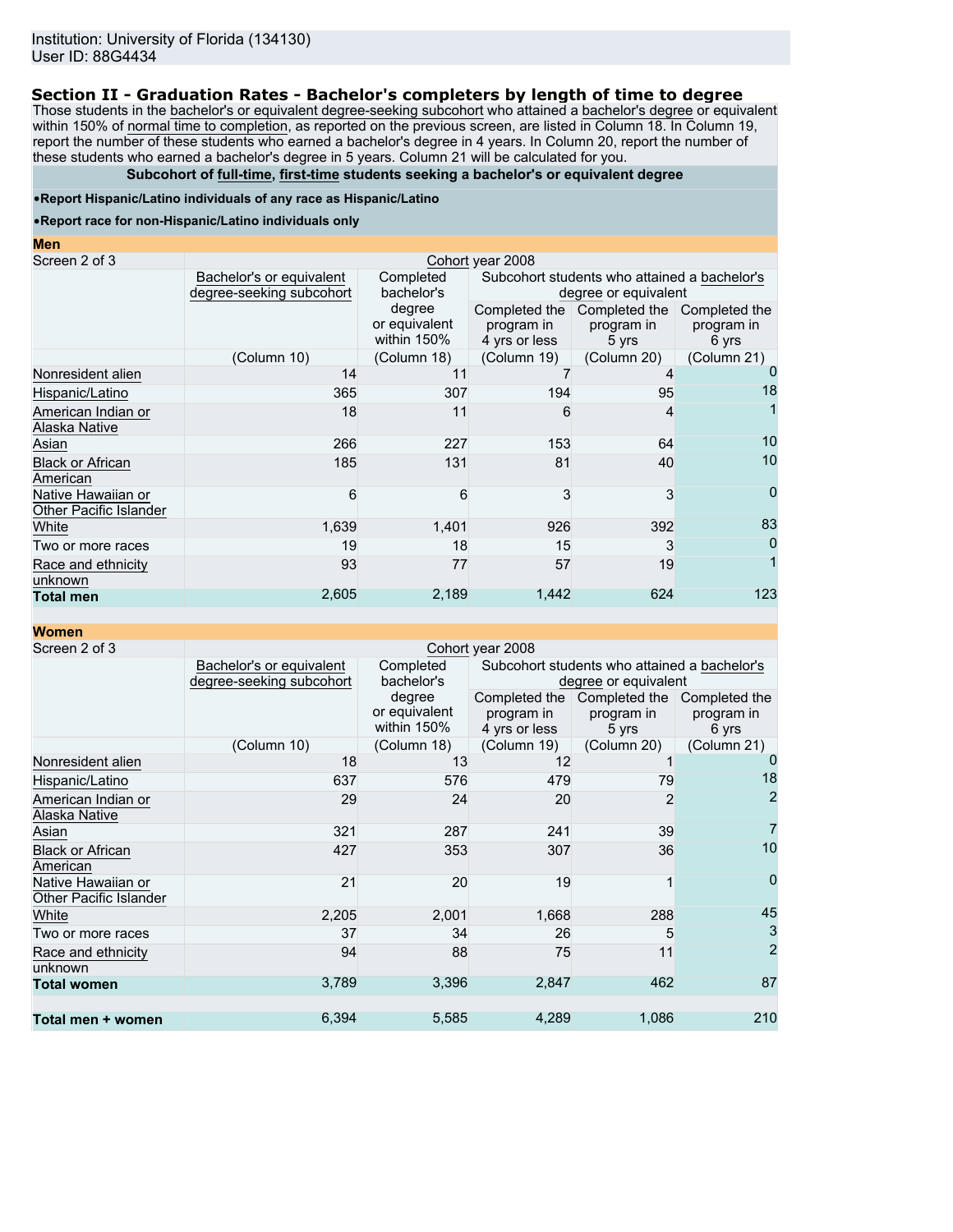### **Section II - Graduation Rates - Bachelor's or equivalent degree-seeking subcohort - Transfers/exclusions**

- •In the columns below, report the status of those students in the BACHELOR'S OR EQUIVALENT DEGREE-SEEKING SUBCOHORT listed in Column 10 who did not complete a program within 150% of normal time to completion.
- •Report transfers-out who did not complete a program in Column 30. If the mission of your institution includes providing substantial preparation for students to enroll in another eligible institution WITHOUT having completed a program, you must report transfer-out data in Column 30. A school is required to report only on those students that the school knows have transferred to another eligible institution. A school must document that the student actually transferred. If it is not part of your mission, you may report transfer-out data if you wish.

•Report eligible exclusions from the subcohort in Column 45. The ONLY allowable categories for this column are:

Students who died or became permanently disabled

Students who left school to serve in the armed forces (or have been called up to active duty)

Students who left school to serve with a foreign aid service of the Federal Government

Students who left school to serve on an official church mission

•Column 52 [No longer enrolled] will be calculated for you. This includes students who have dropped out as well as those who completed in greater than 150% of normal time.

•If you do not have any values to report in either Column 30, 45, or 51, you must enter at least one zero in a field on this screen to continue.

**Subcohort of full-time, first-time students seeking a bachelor's or equivalent degree**

### •**Report Hispanic/Latino individuals of any race as Hispanic/Latino**

#### •**Report race for non-Hispanic/Latino individuals only**

**Men**

| Screen 3 of 3                                |                                                            |                                    | Cohort year 2008               |                     |                   |                       |
|----------------------------------------------|------------------------------------------------------------|------------------------------------|--------------------------------|---------------------|-------------------|-----------------------|
|                                              | Bachelor's or<br>equivalent<br>degree-seeking<br>subcohort | Total<br>completers<br>within 150% | Total transfer-out<br>students | Total<br>exclusions | Still<br>enrolled | No longer<br>enrolled |
|                                              | (Column 10)                                                | (Column 29)                        | (Column 30)                    | (Column 45) (Column | 51)               | (Column 52)           |
| Nonresident alien                            | 14                                                         | 11                                 |                                | 0                   |                   |                       |
| Hispanic/Latino                              | 365                                                        | 307                                | 17                             |                     | 9                 | 30                    |
| American Indian or Alaska<br>Native          | 18                                                         | 11                                 | 3                              | ი                   | 0                 | 4                     |
| Asian                                        | 266                                                        | 227                                | 11                             |                     |                   | 20                    |
| <b>Black or African American</b>             | 185                                                        | 131                                | 9                              | O                   | 4                 | 41                    |
| Native Hawaiian or Other<br>Pacific Islander | 6                                                          | 6                                  | 0                              |                     | $\Omega$          | $\Omega$              |
| White                                        | 1,639                                                      | 1,401                              | 60                             |                     | 31                | 140                   |
| Two or more races                            | 19                                                         | 18                                 | 0                              |                     |                   | $\Omega$              |
| Race and ethnicity<br>unknown                | 93                                                         | 77                                 | $\overline{2}$                 | 0                   |                   | 13                    |
| <b>Total men</b>                             | 2,605                                                      | 2,189                              | 102                            | 10                  | 53                | 251                   |
|                                              |                                                            |                                    |                                |                     |                   |                       |

**Women**

| ,,,,,,,,,                                    |                                                            |                                    |                                |                     |                   |                       |
|----------------------------------------------|------------------------------------------------------------|------------------------------------|--------------------------------|---------------------|-------------------|-----------------------|
| Screen 3 of 3                                |                                                            |                                    | Cohort year 2008               |                     |                   |                       |
|                                              | Bachelor's or<br>equivalent<br>degree-seeking<br>subcohort | Total<br>completers<br>within 150% | Total transfer-out<br>students | Total<br>exclusions | Still<br>enrolled | No longer<br>enrolled |
|                                              | (Column 10)                                                | (Column 29)                        | (Column 30)                    | (Column 45) (Column | 51)               | (Column 52)           |
| Nonresident alien                            | 18                                                         | 13                                 | 0                              | 0                   | ŋ                 | 5                     |
| Hispanic/Latino                              | 637                                                        | 576                                | 22                             | 0                   | 5                 | 34                    |
| American Indian or Alaska<br>Native          | 29                                                         | 24                                 | 3                              | 0                   | 0                 | $\overline{2}$        |
| Asian                                        | 321                                                        | 287                                | 11                             | 0                   | 4                 | 19                    |
| <b>Black or African American</b>             | 427                                                        | 353                                | 19                             | 2                   | 3                 | 50                    |
| Native Hawaiian or Other<br>Pacific Islander | 21                                                         | 20                                 | 0                              | O                   | $\Omega$          |                       |
| White                                        | 2,205                                                      | 2,001                              | 66                             | 0                   | 15                | 123                   |
| Two or more races                            | 37                                                         | 34                                 | $\overline{2}$                 | 0                   | 0                 |                       |
| Race and ethnicity<br>unknown                | 94                                                         | 88                                 | 0                              | 0                   | 3                 | 3                     |
| <b>Total women</b>                           | 3,789                                                      | 3,396                              | 123                            | $\overline{2}$      | 30                | 238                   |
| Total men + women                            | 6,394                                                      | 5,585                              | 225                            | 12                  | 83                | 489                   |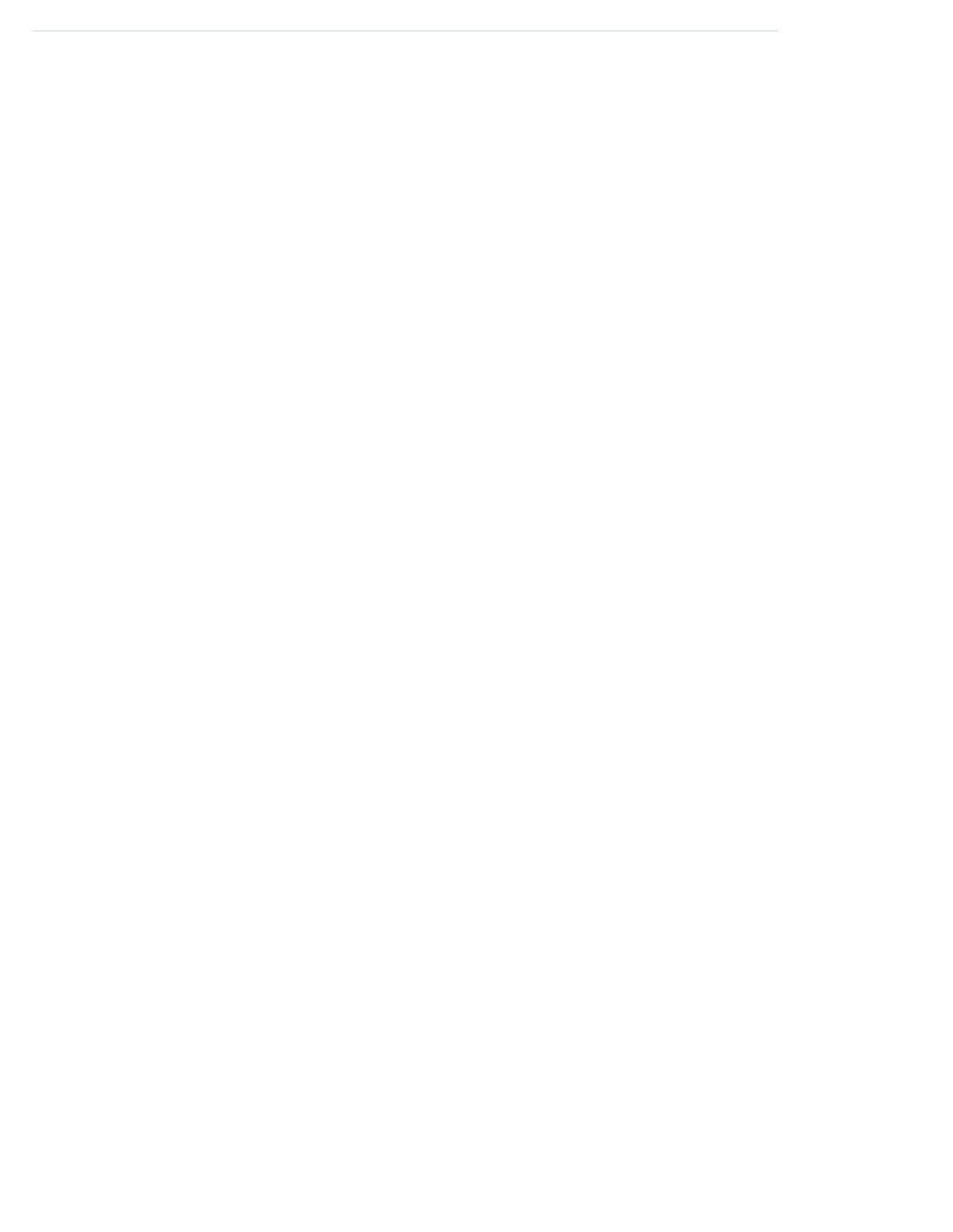# **Graduation and transfer-out rates**

| Calculation of graduation and transfer-out rates                                                             |                                                                      |                 |                   |    |  |
|--------------------------------------------------------------------------------------------------------------|----------------------------------------------------------------------|-----------------|-------------------|----|--|
| Screen 1 of 2                                                                                                | Cohort year 2008                                                     |                 |                   |    |  |
|                                                                                                              |                                                                      | Graduation rate | Transfer-out rate |    |  |
| Overall Rates (will be displayed on College Navigator)                                                       |                                                                      | 88              |                   | 4  |  |
| Men                                                                                                          |                                                                      | 84              |                   | 4  |  |
| Women                                                                                                        |                                                                      | 90              |                   | 3  |  |
|                                                                                                              |                                                                      |                 |                   |    |  |
| Graduation rates displayed below in bold italics will be displayed on College Navigator                      |                                                                      |                 |                   |    |  |
| Graduation rates for students pursuing bachelor's or equivalent degrees                                      |                                                                      |                 |                   |    |  |
|                                                                                                              | 4 year graduation rate 5 year graduation rate 6 year graduation rate |                 |                   |    |  |
| Men                                                                                                          | 56                                                                   | 80              |                   | 84 |  |
| Women                                                                                                        | 75                                                                   | 87              |                   | 90 |  |
|                                                                                                              | 67                                                                   | 84              |                   | 88 |  |
| Total (men and women)                                                                                        |                                                                      |                 |                   |    |  |
| Nonresident alien                                                                                            | 59                                                                   | 75              |                   | 75 |  |
| Hispanic/Latino                                                                                              | 67                                                                   | 85              |                   | 88 |  |
| American Indian or Alaska Native                                                                             | 55                                                                   | 68              |                   | 74 |  |
| Asian                                                                                                        | 67                                                                   | 85              |                   | 88 |  |
| <b>Black or African American</b>                                                                             | 64                                                                   | 76              |                   | 79 |  |
| Native Hawaiian or Other Pacific Islander                                                                    | 81                                                                   | 96              |                   | 96 |  |
| White                                                                                                        | 68                                                                   | 85              |                   | 89 |  |
| Two or more races                                                                                            | 73                                                                   | 88              |                   | 93 |  |
| Race and ethnicity unknown                                                                                   | 71                                                                   | 87              |                   | 88 |  |
| Do you wish to provide additional context notes?<br>$O$ No<br>$\Omega$ Yes                                   |                                                                      |                 |                   |    |  |
|                                                                                                              |                                                                      |                 |                   |    |  |
| Note that certain information from these worksheets will be displayed on College Navigator, as noted. You    |                                                                      |                 |                   |    |  |
| may use the space below to provide context for these data. These context notes will be posted on the College |                                                                      |                 |                   |    |  |
| Navigator website, and should be written to be understood by students and parents.                           |                                                                      |                 |                   |    |  |
|                                                                                                              |                                                                      |                 |                   |    |  |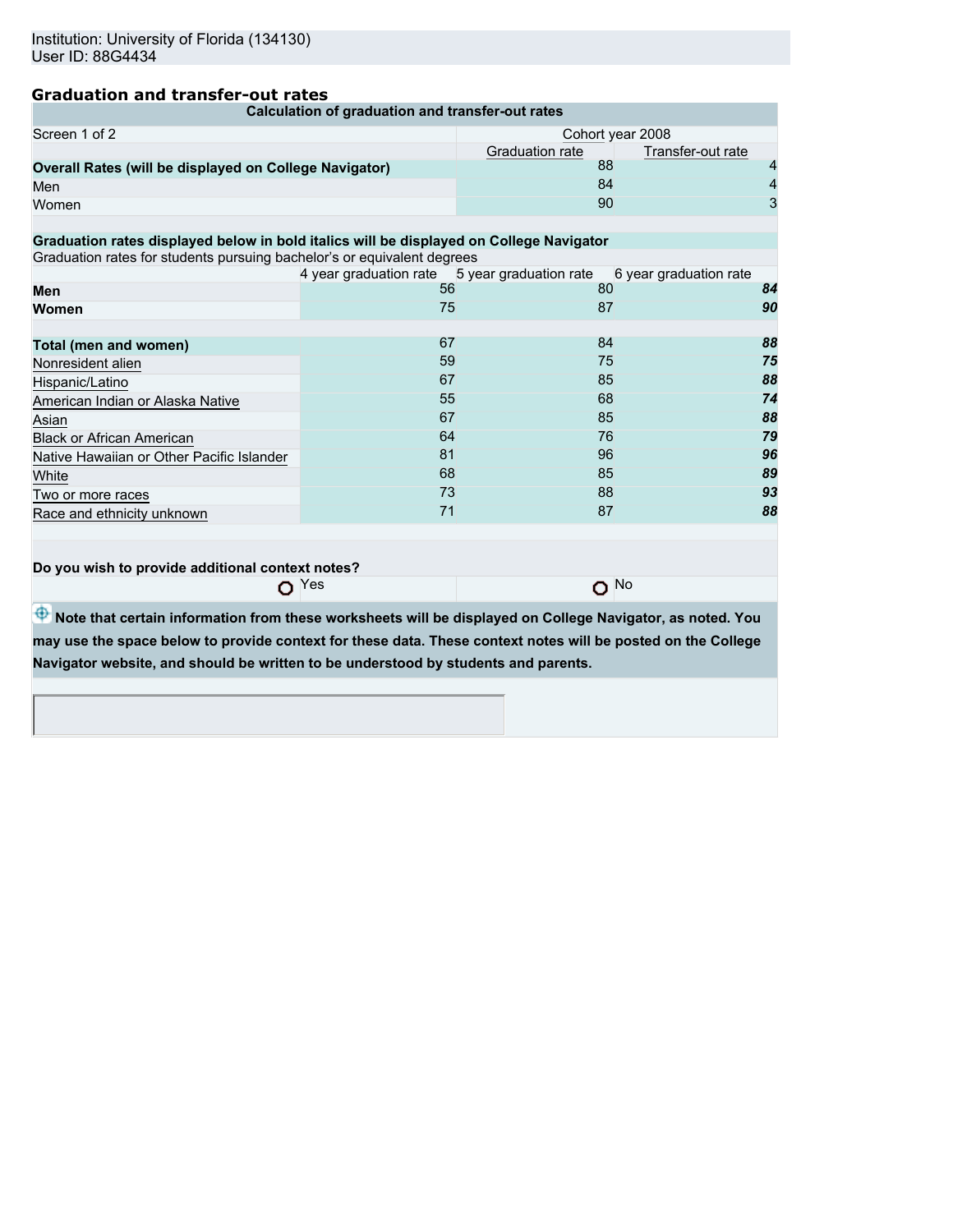# **4-year average rates**

| 4-year average rates                                                           |       |       |       |       |                        |
|--------------------------------------------------------------------------------|-------|-------|-------|-------|------------------------|
| Screen 2 of 2                                                                  |       |       |       |       |                        |
| Men                                                                            |       |       |       |       |                        |
|                                                                                | 2005  | 2006  | 2007  | 2008  | 4-year Total           |
| Adjusted cohort                                                                | 3,137 | 2,891 | 2,648 | 2,595 | 11,271                 |
| Total completers within 150%                                                   | 2,547 | 2,354 | 2,245 | 2,189 | 9,335                  |
| Total transfer-out students                                                    | 127   | 113   | 81    | 102   | 423                    |
| Women                                                                          |       |       |       |       |                        |
|                                                                                | 2005  | 2006  | 2007  | 2008  |                        |
| Adjusted cohort                                                                | 4,080 | 3,783 | 3,792 | 3,787 | 4-year Total<br>15,442 |
| Total completers within 150%                                                   | 3,493 | 3,327 | 3,328 | 3,396 | 13,544                 |
| Total transfer-out students                                                    | 159   | 126   | 124   | 123   | 532                    |
|                                                                                |       |       |       |       |                        |
| Total (men and women)                                                          |       |       |       |       |                        |
|                                                                                | 2005  | 2006  | 2007  | 2008  | 4-year Total           |
| Adjusted cohort                                                                | 7,217 | 6,674 | 6,440 | 6,382 | 26,713                 |
| Total completers within 150%                                                   | 6,040 | 5,681 | 5,573 | 5,585 | 22,879                 |
| Total transfer-out students                                                    | 286   | 239   | 205   | 225   | 955                    |
|                                                                                |       |       |       |       |                        |
| 4-year average Student Right-to-Know completion or graduation rate calculation |       |       |       |       | 86                     |
| (Total Completers within 150% / Adjusted Cohort)                               |       |       |       |       |                        |
| 4-year average Student Right-to-Know transfer-out rate calculation             |       |       |       | 4     |                        |
| (Total Transfer-out Students / Adjusted Cohort)                                |       |       |       |       |                        |
|                                                                                |       |       |       |       |                        |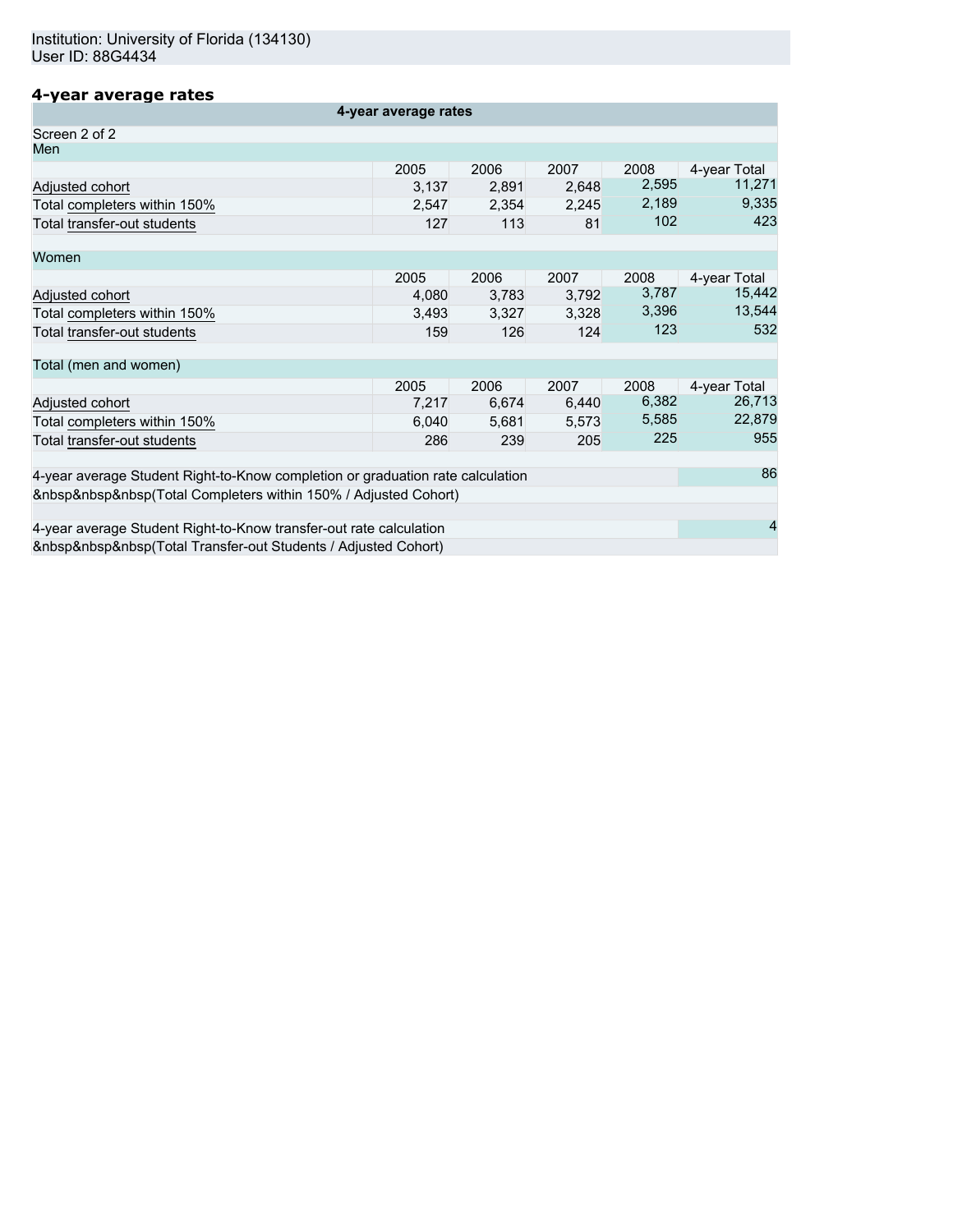# **Prepared by**

| This survey component was prepared by:                    |                          |            |  |  |  |
|-----------------------------------------------------------|--------------------------|------------|--|--|--|
| <b>O</b> Keyholder                                        | SFA Contact              | HR Contact |  |  |  |
| Finance Contact                                           | Academic Library Contact | Other      |  |  |  |
| Name: Marie Zeglen                                        |                          |            |  |  |  |
| Email: zeglenm@ufl.edu                                    |                          |            |  |  |  |
|                                                           |                          |            |  |  |  |
| How long did it take to prepare this<br>survey component? | 8hours                   | minutes    |  |  |  |
|                                                           |                          |            |  |  |  |

The name of the preparer is being collected so that we can follow up with the appropriate person in the event that there are questions concerning the data. The Keyholder will be copied on all email correspondence to other preparers. The time it took to prepare this component is being collected so that we can continue to improve our estimate of the reporting burden associated with IPEDS. Please include in your estimate the time it took for you to review instructions, query and search data sources, complete and review the component, and submit the data through the Data Collection System.

Thank you for your assistance.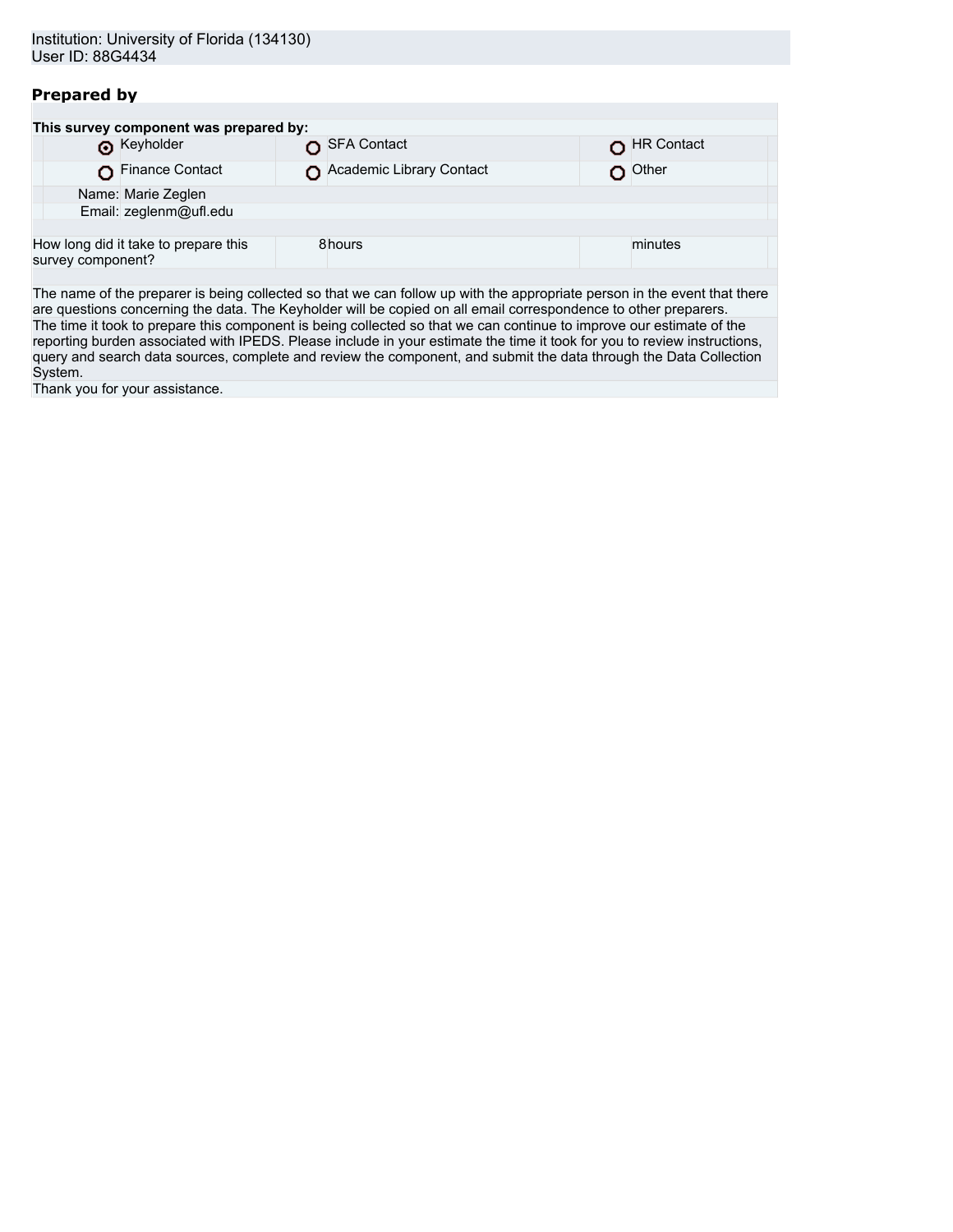### **Summary**

## **2014 IPEDS Graduation Rate Component Data Summary**

IPEDS collects important information regarding your institution. All data reported in IPEDS survey components become available in the IPEDS Data Center and appear as aggregated data in various Department of Education reports. Additionally, some of the reported data appears specifically for your institution through the College Navigator website and is included in your institution's Data Feedback Report (DFR). The purpose of this summary is to provide you an opportunity to view some of the data that, when accepted through the IPEDS quality control process, will appear on the College Navigator website and/or your DFR. College Navigator is updated approximately three months after the data collection period closes and Data Feedback Reports will be available through the [Data Center](http://nces.ed.gov/ipeds/datacenter/) and sent to your institution's CEO in November 2015.

Please review your data for accuracy. If you have questions about the data displayed below after reviewing the data reported on the survey screens, please contact the IPEDS Help Desk at: 1-877-225-2568 or ipedshelp@rti.org.

| <b>Overall Graduation Rate</b>                           |       |  |  |
|----------------------------------------------------------|-------|--|--|
| Graduation Rate                                          | 88%   |  |  |
| Total number of students in the Adjusted Cohort          | 6,382 |  |  |
| Total number of completers within 150% of normal<br>time | 5,585 |  |  |

| <b>Overall Transfer-out Rate</b>                            |       |  |  |
|-------------------------------------------------------------|-------|--|--|
| Transfer-out Rate                                           | 4%    |  |  |
| Total number of students in the Adjusted Cohort             | 6,382 |  |  |
| Total number of transfers-out within 150% of<br>normal time | 225   |  |  |

| <b>Graduation Rate for students pursuing Bachelor's Degrees</b>            |       |  |  |
|----------------------------------------------------------------------------|-------|--|--|
| Graduation Rate for Bachelor's Cohort                                      | 88%   |  |  |
| Total number of students in the Adjusted Cohort                            | 6,382 |  |  |
| Total number of bachelor's degree completers<br>within 150% of normal time | 5,585 |  |  |